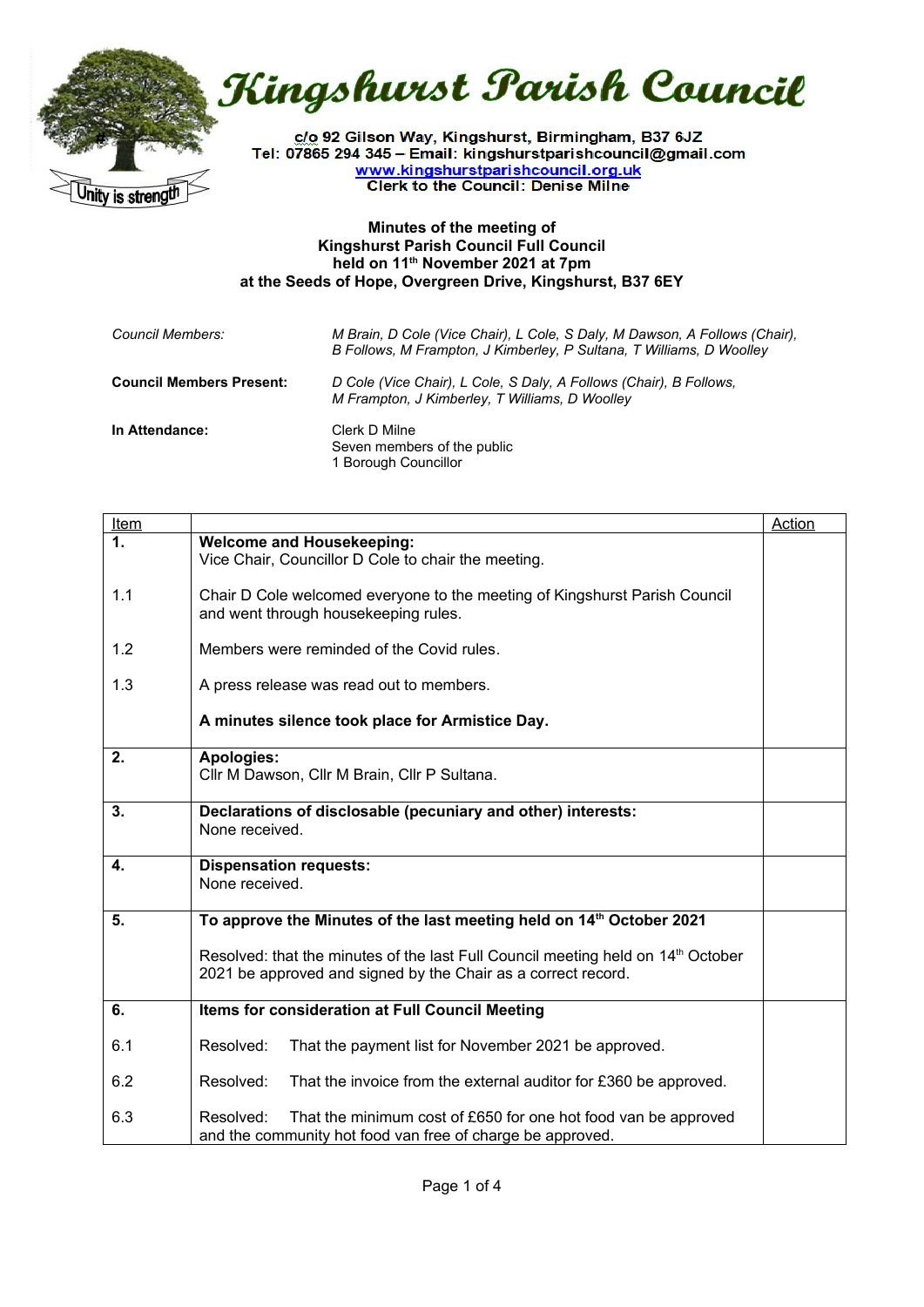| $\overline{7}$ . | To receive reports/proposals:                                                                                                                                                                                                                                                                                                                       |              |
|------------------|-----------------------------------------------------------------------------------------------------------------------------------------------------------------------------------------------------------------------------------------------------------------------------------------------------------------------------------------------------|--------------|
| 7.1              | <b>Borough Councillors</b>                                                                                                                                                                                                                                                                                                                          |              |
|                  | Acting Chair, Cllr D Cole read out reports from two borough Councillors.                                                                                                                                                                                                                                                                            |              |
|                  | The Borough Councillor in attendance advised members that there may be some<br>news regarding the issues with fly tipping at a meeting with Stronger<br>Communities next month.                                                                                                                                                                     |              |
|                  | CIIr D Cole advised members that the two applications received by Planning<br>Committee to build a motorway service station on the M42 J5 or J6 has been<br>rejected on the basis of it being on a green belt area. Borough Councillors and<br>Highways England has appealed against the applications. This has now gone to<br>public consultation. |              |
| 7.2              | West Midlands Police<br>Not in attendance                                                                                                                                                                                                                                                                                                           |              |
| 7.3              | SCH/SMBC<br>Not in attendance, Cllr D Cole has been liaising with SMBC who has advised<br>they are awaiting costs for low level refurbish of the Community Space (Library),<br>where the Clerk will be based, until new facilities have been build during the re-<br>generation. A McGrory (SMBC) to attend our next meeting for an update.         |              |
| 8.               | Progress reports for information/action and make decisions as<br>appropriate:                                                                                                                                                                                                                                                                       |              |
| 8.1              | Health and Safety Issues at Kingshurst Jubilee Gardens<br>To approve the bee hives, poly tunnel, committee and contract for<br>Resolved:<br>Kingshurst Jubilee Gardens be carried forward to the next meeting.                                                                                                                                      | <b>Clerk</b> |
| 8.2              | <b>Allotment Committee</b><br>Resolved:<br>That the proposal for members to join the allotment committee be<br>carried forward to the next meeting.                                                                                                                                                                                                 | <b>Clerk</b> |
| 8.3              | <b>Finance Committee</b><br>Resolved:<br>That Cllrs L Cole and D Cole to join the Finance Committee be<br>approved.                                                                                                                                                                                                                                 |              |
| 8.4              | <b>Park Ranger at Babbs Mill</b><br>Resolved:<br>That the proposal to a consultation to employ a part time ranger be<br>carried forward to the next meeting be approved.                                                                                                                                                                            | <b>Clerk</b> |
| 8.5              | Plaque for new SMBC bench at Babbs Mill<br>That the proposal to provide a plaque for SMBC bench at Babbs<br>Resolved:<br>Mill has been confused with the KPC remembrance bench, which already has a<br>plaque, awaiting for bench and plaque to be installed be approved.                                                                           |              |
| 8.6              | To approve retrospective consent for new Solicitor<br>That the email vote already obtained to employ our new Solicitor to<br>Resolved:<br>now be approved at full council, has been approved.                                                                                                                                                       |              |
| 8.7              | To recruit for a new Clerk and RFO<br>That members have agreed to recruit for a new Clerk and RFO<br>Resolved:<br>following the current Clerk's resignation be approved.                                                                                                                                                                            | Clerk        |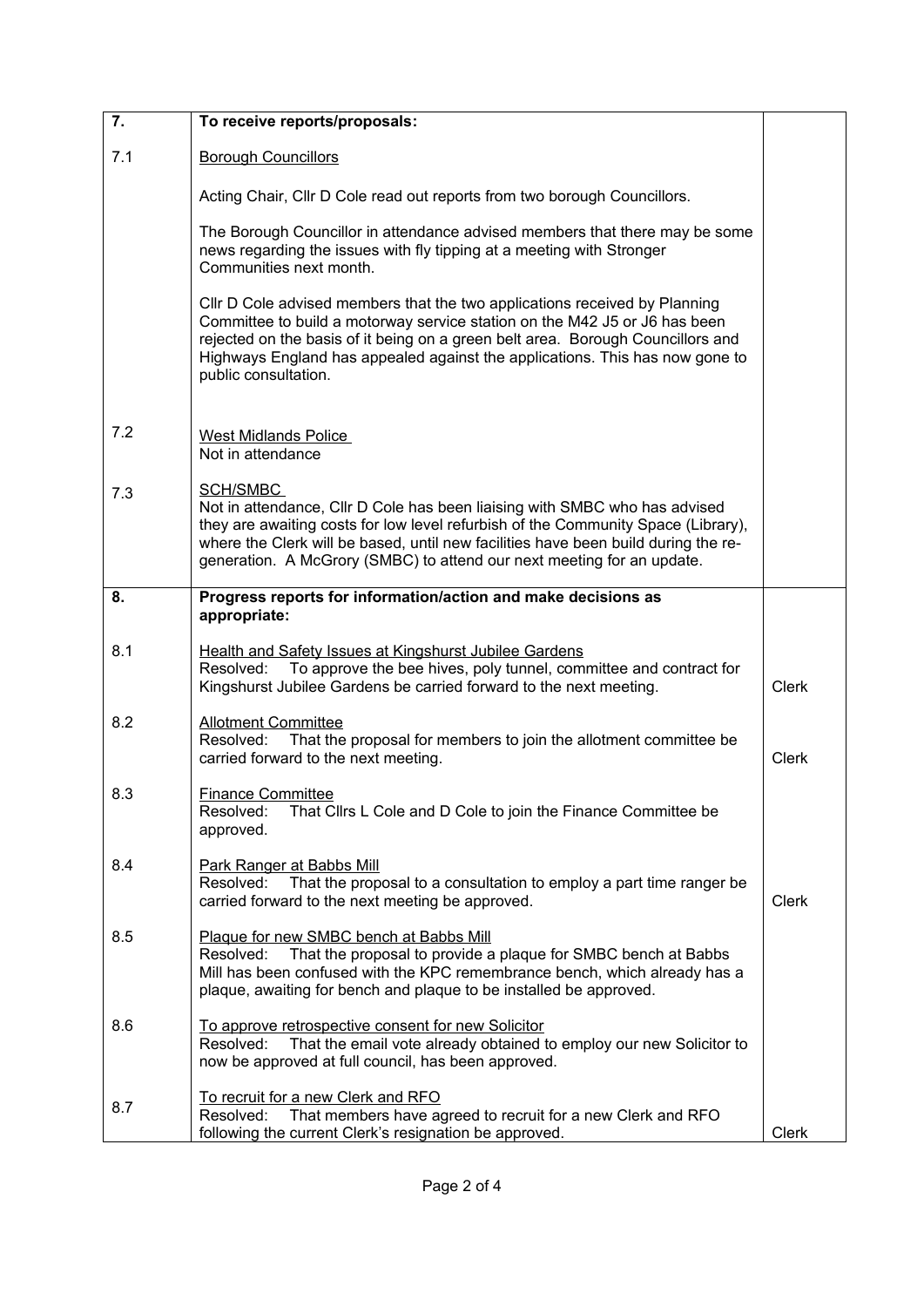| 9.         | Councillors' reports and items for future agenda:<br>Members would like Kingshurst Jubilee Gardens and Allotments to be on every<br>future agenda.<br>Clerk<br>Members would also like to see the Events Committee updates on every<br>agenda.                                                                                                                                                                                                                                                                                                                                                                                                                                                                                                                                                                                                                                                                                                                                                                                                                                                                                                                                                                                                                                                                                                                                                                                                                                                                                                                                                                                                                                                                                                                                                                                                                                                                                                                                                                                                                                                                                                                                                                                                                                                                                                                                                                                                                                                              |       |
|------------|-------------------------------------------------------------------------------------------------------------------------------------------------------------------------------------------------------------------------------------------------------------------------------------------------------------------------------------------------------------------------------------------------------------------------------------------------------------------------------------------------------------------------------------------------------------------------------------------------------------------------------------------------------------------------------------------------------------------------------------------------------------------------------------------------------------------------------------------------------------------------------------------------------------------------------------------------------------------------------------------------------------------------------------------------------------------------------------------------------------------------------------------------------------------------------------------------------------------------------------------------------------------------------------------------------------------------------------------------------------------------------------------------------------------------------------------------------------------------------------------------------------------------------------------------------------------------------------------------------------------------------------------------------------------------------------------------------------------------------------------------------------------------------------------------------------------------------------------------------------------------------------------------------------------------------------------------------------------------------------------------------------------------------------------------------------------------------------------------------------------------------------------------------------------------------------------------------------------------------------------------------------------------------------------------------------------------------------------------------------------------------------------------------------------------------------------------------------------------------------------------------------|-------|
|            |                                                                                                                                                                                                                                                                                                                                                                                                                                                                                                                                                                                                                                                                                                                                                                                                                                                                                                                                                                                                                                                                                                                                                                                                                                                                                                                                                                                                                                                                                                                                                                                                                                                                                                                                                                                                                                                                                                                                                                                                                                                                                                                                                                                                                                                                                                                                                                                                                                                                                                             | Clerk |
| 10.<br>11. | <b>Public Participation</b><br>Residents brought up various issues such as:<br>KPC funds being so high – members advised this is as a result of not<br>having to pay for a Clerk/RFO for two years and had no salary or<br>pension to pay. KPC hopes to use the money saved as a reserves fund<br>to build a community facility/office space for the Clerk in the future.<br>Redevelopment of the Parade has a shortfall – members advised that<br>٠<br>SMBC have until 2026 to get more funds<br>Kingshurst Jubilee Gardens - advised two KPC Councillors were aware<br>٠<br>of the bee hives and poly tunnel - advised that KPC is responsible for<br>the KJG and therefore permission must be gained by KPC before these<br>type of things are installed<br>Taps leaking in allotments, concrete path – Clerk emailed resident to<br>advise this is because we are unable to get a contractor out, despite<br>numerous attempts<br>Motorcross, lack of facilities – members advised if sufficient SMBC land<br>٠<br>can be located to send proposals to Cllr D Cole (for electric bikes)<br>Better engagement with the Pavilions required - advised KPC have sent<br>a few letters over the last few months and communication has improved,<br>we hope to jointly hold a Queens Platinum Jubilee celebration next year<br>Space/kitchen taken away from the Jubilee Rainbow Alliance from The<br>Space, which SMBC own<br>Not happy by the way in which we conduct our meetings – advised this<br>is Governed by the Monitoring Officer who recommends training if<br>necessary<br>Governance – Autism awareness training has taken place for Cllr D<br>Cole, would advise that all councillors from around the borough to take<br>up this kind of training including equalities and diversity<br>A resident brought up comments made at a meeting from two months<br>ago, advised that is no longer up for discussion as agreed by the<br>Monitoring Officer. Discussed the press release that was read out at the<br>beginning of the meeting advising that this subject is no longer to be<br>included on any future agendas. Resident suggested KPC to go on<br>equalities and diversity training, which is in hand, Clerk has already<br>emailed SMBC for training dates.<br>CIIr D Cole, acting Chair advised members that if this subject is brought up<br>again, or at any future meetings the Chair will pause the meeting and stop<br>it altogether if necessary.<br>Date of the next meeting: |       |
|            | Thursday 9 <sup>th</sup> December 2021 at 7.00pm at the Seeds of Hope                                                                                                                                                                                                                                                                                                                                                                                                                                                                                                                                                                                                                                                                                                                                                                                                                                                                                                                                                                                                                                                                                                                                                                                                                                                                                                                                                                                                                                                                                                                                                                                                                                                                                                                                                                                                                                                                                                                                                                                                                                                                                                                                                                                                                                                                                                                                                                                                                                       |       |